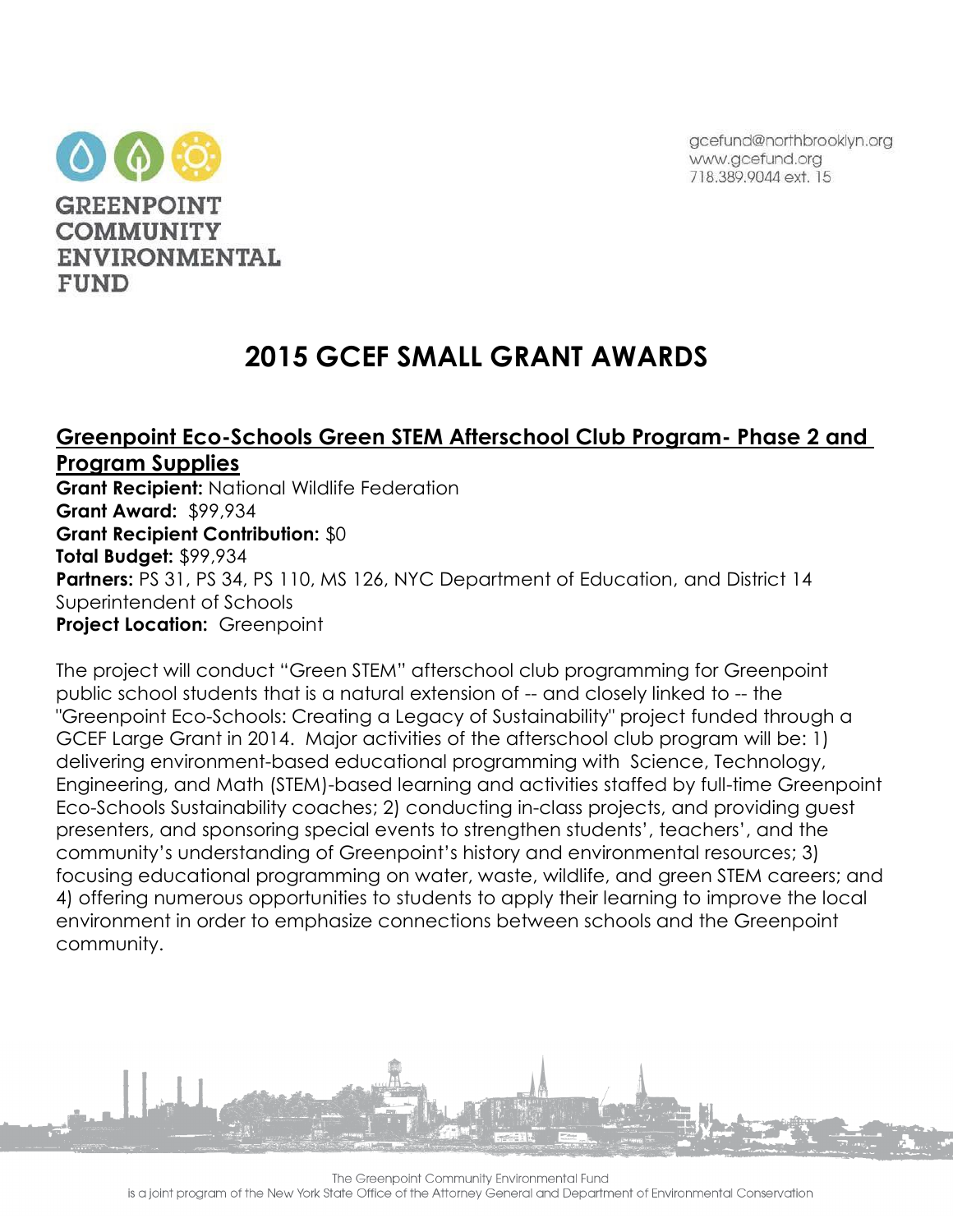# **The Urban Birds of McGolrick Park**

**Grant Recipient:** New York City Audubon Society, Inc. **Grant Award:** \$5,669 **Grant Recipient Contribution:** \$3,367 **Total Budget:** \$9,036 **Partners:** McGolrick Park Neighborhood Alliance **Project Location:** Msrg. McGolrick Park, Greenpoint

The project will conduct six bird monitoring sessions, and host a fall 2016 walk in Msgr. McGolrick Park for the Greenpoint public. These events will allow Greenpoint residents to learn about native plants and their importance to wildlife, as well as to encourage community members to participate in the "Urban Oasis" habitat restoration site at the park – a project created by New York City Audubon Society through with a 2014 GCEF Small Grant.

#### **For the Birds! with Public School 110 The Monitor School: Youth and Adult Environmental Education in Greenpoint**

**Grant Recipient:** Audubon New York **Grant Award:** \$51,843 **Grant Recipient Contribution:** \$18,822 **Total Budget:** \$70,665

Partners: PS 110, McGolrick Park Neighborhood Alliance, Prospect Park Alliance, and Prospect Park Audubon Center

**Project Location:** PS 110, 124 Monitor Street, and Msgr. McGolrick Park, with adult educational programming Greenpoint-wide.

The project will deliver hands-on environmental education programming to students at PS 110, "The Monitor School." Major activities of the project include: 1) inspiring students with "learning by doing" using interactive lessons and an engaging curriculum that encourages them to exercise their natural curiosity about the world, and to make critical connections to science, technology, engineering, arts, and math; 2) reinforcing lesson concepts through a hands-on habitat enhancement project – such as creating a new school garden to provide an outdoor learning space, and create habitat for birds and other wildlife – so that students experience the natural world as something that is all around them and requires care and stewardship; and 3) cultivating new audiences by delivering adult and family-focused environmental education workshops that create opportunities for Greenpoint residents to learn about and engage with the local ecosystems to promote civic participation and a culture of environmental stewardship.

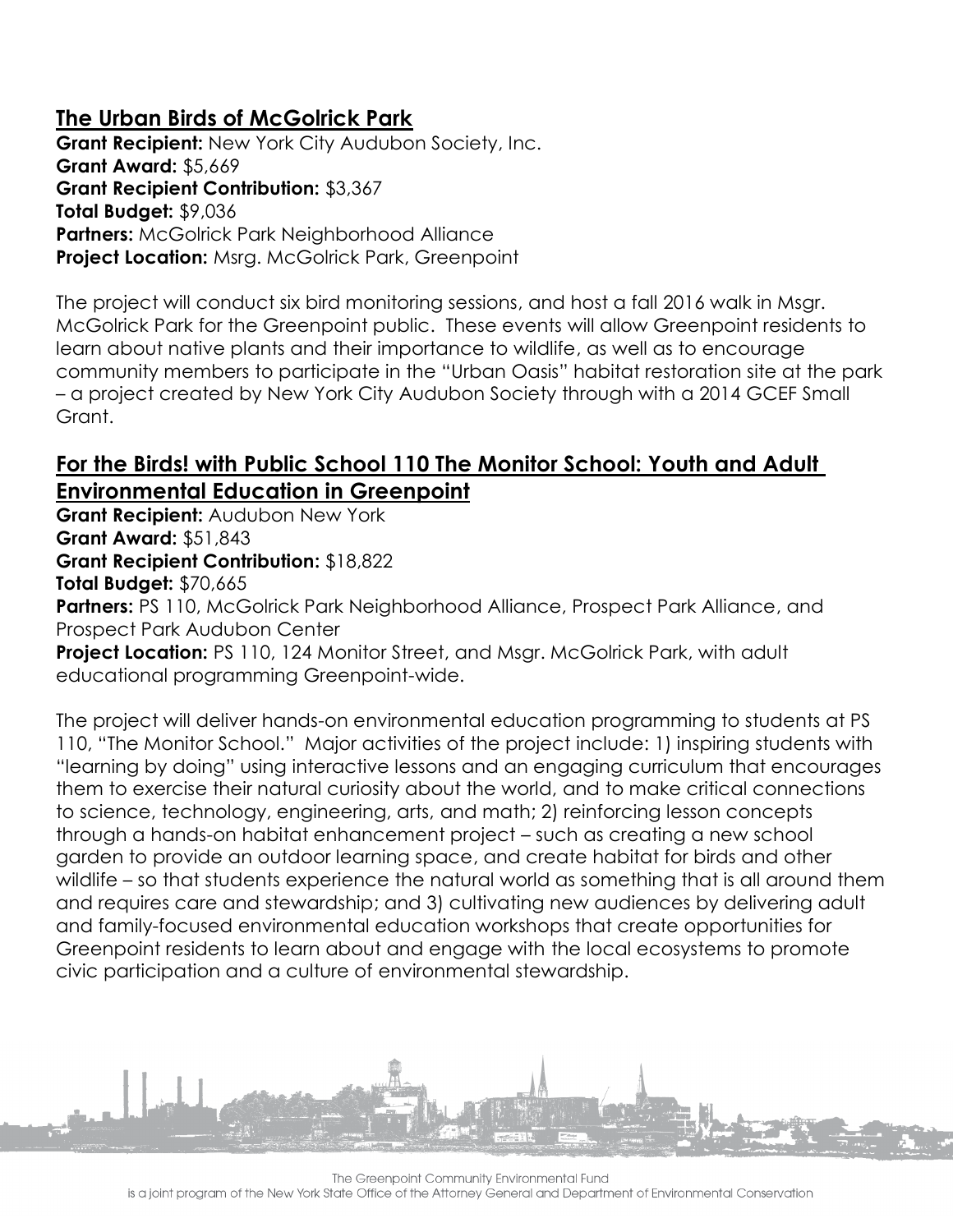### **For the Birds! with St. Stanislaus Kostka Catholic Academy: Youth and Adult Environmental Education in Greenpoint**

**Grant Recipient:** Audubon New York **Grant Award:** \$47,403 **Grant Recipient Contribution:** \$18,154

**Total Budget:** \$65,557

**Partners:** Saint Stanislaus Kostka Catholic Academy, McGolrick Park Neighborhood Alliance, Prospect Park Alliance, and Prospect Park Audubon Center **Project Location:** St. Stanislaus Kostka Catholic Academy, 12 Newell Street, and Msgr. McGolrick Park, with adult educational programming Greenpoint-wide

The project will deliver hands-on environmental education programming to students at Saint Stanislaus Kostka Catholic Academy. Major activities include: 1) inspiring students with "learning by doing" using interactive lessons and an engaging curriculum that encourages them to exercise their natural curiosity about the world, and to make critical connections to science, technology, engineering, arts, and math; 2) reinforcing lesson concepts through a hands-on habitat enhancement project – such as creating a new school garden to provide an outdoor learning space and as habitat for birds and other wildlife – so that students experience the natural world as something that is all around them and requires care and stewardship; and 3) cultivating new audiences by delivering adult and family-focused environmental education workshops that create opportunities for Greenpoint residents to learn about and engage with the local ecosystems to promote civic participation and a culture of environmental stewardship.

#### **Creating Green Buffers in the Greenpoint Industrial Area: A Community Planning Initiative**

**Grant Recipient:** New York City Soil & Water Conservation District **Grant Award:** \$97,675

**Grant Recipient Contribution:** \$28,472

**Total Budget:** \$126,147

**Partners:** New York City Audubon Society, McGolrick Park Neighborhood Alliance, and Evergreen: Your North Brooklyn Business Exchange

**Project Location:** Industrial area bounded by Norman Avenue, Nassau Avenue, Kingsland Street and Van Dam Street, Greenpoint

The project will engage Greenpoint business owners and operators, and residents in a planning initiative for the industrial area of Eastern Greenpoint that focuses on creating more green spaces and green features (i.e., in ground planting, above ground planters, green walls, etc.) and reducing the amount of stormwater entering the sewer system.

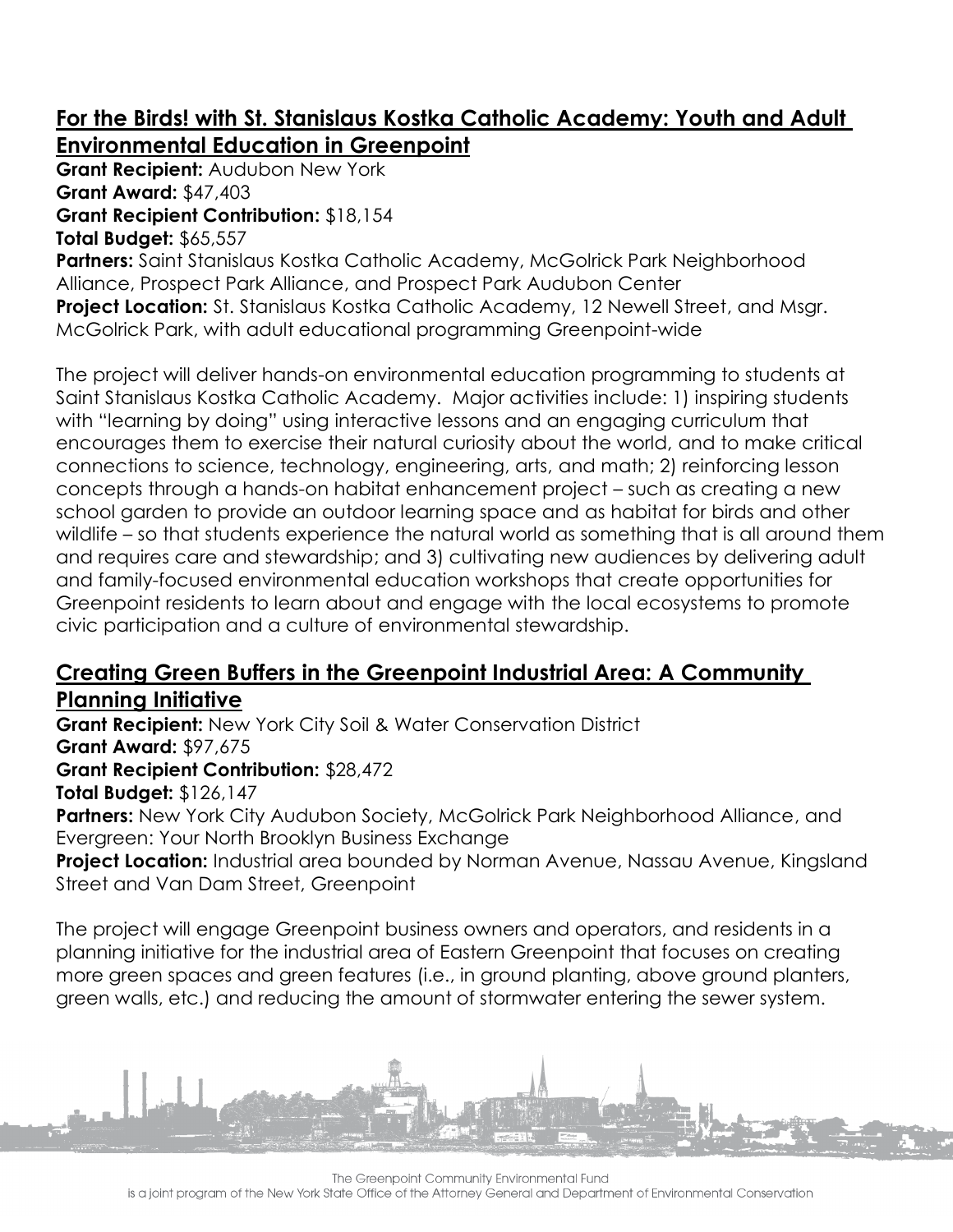Major project activities include: 1) conducting education and outreach, such as fact sheets and walking tours, to introduce residents and businesses to the problems associated with stormwater, the benefits of green infrastructure, and the value of natural habitats for native birds and plants; 2) recruiting residents and the business community to participate in a collaborative planning process that defines the parameters for the project; 3) conducting project surveys and compiling existing environmental data for the project area to inform siting of potential green infrastructure projects; 4) developing a plan with potential project implementation strategies (permitting, funding, local capacity, etc.); and 5) conducting a public meeting for community members, businesses and public officials to share the resulting plan.

#### **Greenpoint Industrial Environmental Improvement Program**

**Grant Recipient:** Evergreen: Your North Brooklyn Business Exchange **Grant Award:** \$99,950 **Grant Recipient Contribution:** \$39,675 **Total Budget:** \$139,625 **Partners:** Greenpoint-based businesses and eDesign Dynamics **Project Location:** Greenpoint

The project will engage a group of Greenpoint industrial businesses to research, design, and implement capital improvement projects that have a visible and quantifiable benefit to the local environment. Major activities of the project include: 1) conducting outreach to local business owners to identify potential project sites in Greenpoint; 2) conducting an initial feasibility analysis to identify projects that are cost effective, have significant environmental benefit, and offer substantial public access opportunities; 3) once the feasibility analysis is complete, selecting 2-4 projects to receive some support for design and construction; 4) soliciting construction bids for each project; 5) reviewing potential projects and overseeing initial design and implementation; and 6) creating public engagement and access plans for each project to be publicized on site, on the Evergreen website, with local press, blogs, and community groups, through a ribbon-cutting event, and an annual public access for five years.

#### **Greenpoint Business Environmental Stewardship**

**Grant Recipient:** New York City Industrial & Technology Assistance Corporation **Grant Award:** \$100,000 **Grant Recipient Contribution:** \$86,952 **Total Budget:** \$186,952 Partners: Greenpoint Manufacturing and Design Center, Greenpoint businesses, and New York State Pollution Prevention Institute **Project Location:** Greenpoint



The Greenpoint Community Environmental Fund

is a joint program of the New York State Office of the Attorney General and Department of Environmental Conservation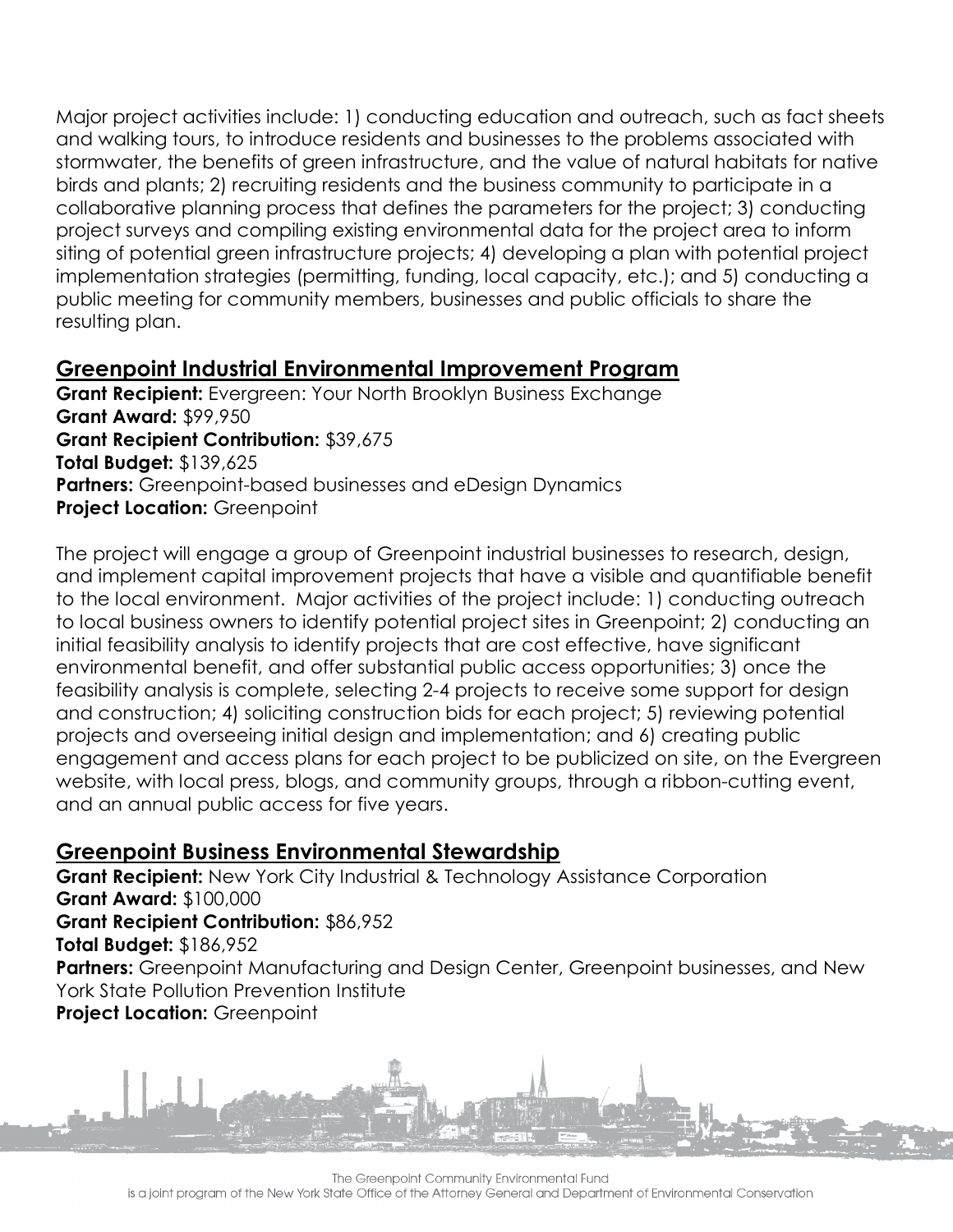The project will conduct activities to improve the overall environmental footprint of the community by helping businesses implement environmentally- and financially-beneficial projects. Major project activities include: 1) working with local manufacturing companies in Greenpoint to identify and implement environmental improvements within their operations, and to develop solutions that have a long-term positive and sustained impact on the community; 2) working with community partners and Greenpoint manufacturing firms to engage the community; 3) screening approximately 10 companies and providing three manufacturers in Greenpoint with assessments and implementation support; 4) working with selected companies to identify environmental opportunities specific to their manufacturing processes (i.e. improve water quality, reduce toxic pollutants, and improve air quality) and focus on source reduction of waste streams or the efficient use of resources (water, energy, raw materials); 5)preparing case studies of improvements at three companies; and 6) presenting a workshop for Greenpoint manufacturers and the community to share sustainable manufacturing best practices.

## **Green Tweens STEM Summer Program at the Y**

**Grant Recipient:** YMCA of Greater New York - Greenpoint Branch **Grant Award:** \$84,110 **Grant Recipient Contribution:** \$48,000 **Total Budget:** \$117,950

**Partners:** NYC Department of Parks and Recreation, Lentol Garden, Brooklyn Botanical Garden, Eagle Street Farm, Java Street Community Garden, and Broadway Stages **Project Location:** 99 Meserole Avenue, Greenpoint

The project will conduct a program for Greenpoint students to introduce Science, Technology, Engineering, and Math (STEM) for 40 children, ages 11-14, over a 6-week summer period. Major activities of the project include: 1) providing service learning, leadership, exploration, skill-building, critical thinking physical activity, and stewardship of green spaces; 2) delivering an environmental curriculum on topics such as plant growth, ecology, and plants as food, composting, solar power, water quality testing, clean water study, green infrastructure (vertical gardens, green roofs); 3) visiting and/or conducting stewardship projects at Lentol Garden, Eagle Street Farm, and Broadway Stages; 4) offering a training workshop with Brooklyn Botanical Garden for teachers; 5) conducting a pre- and post-assessment of student knowledge about the topics covered in the program; and 6) reaching out to the community about the project through social media and more.



The Greenpoint Community Environmental Fund is a joint program of the New York State Office of the Attorney General and Department of Environmental Conservation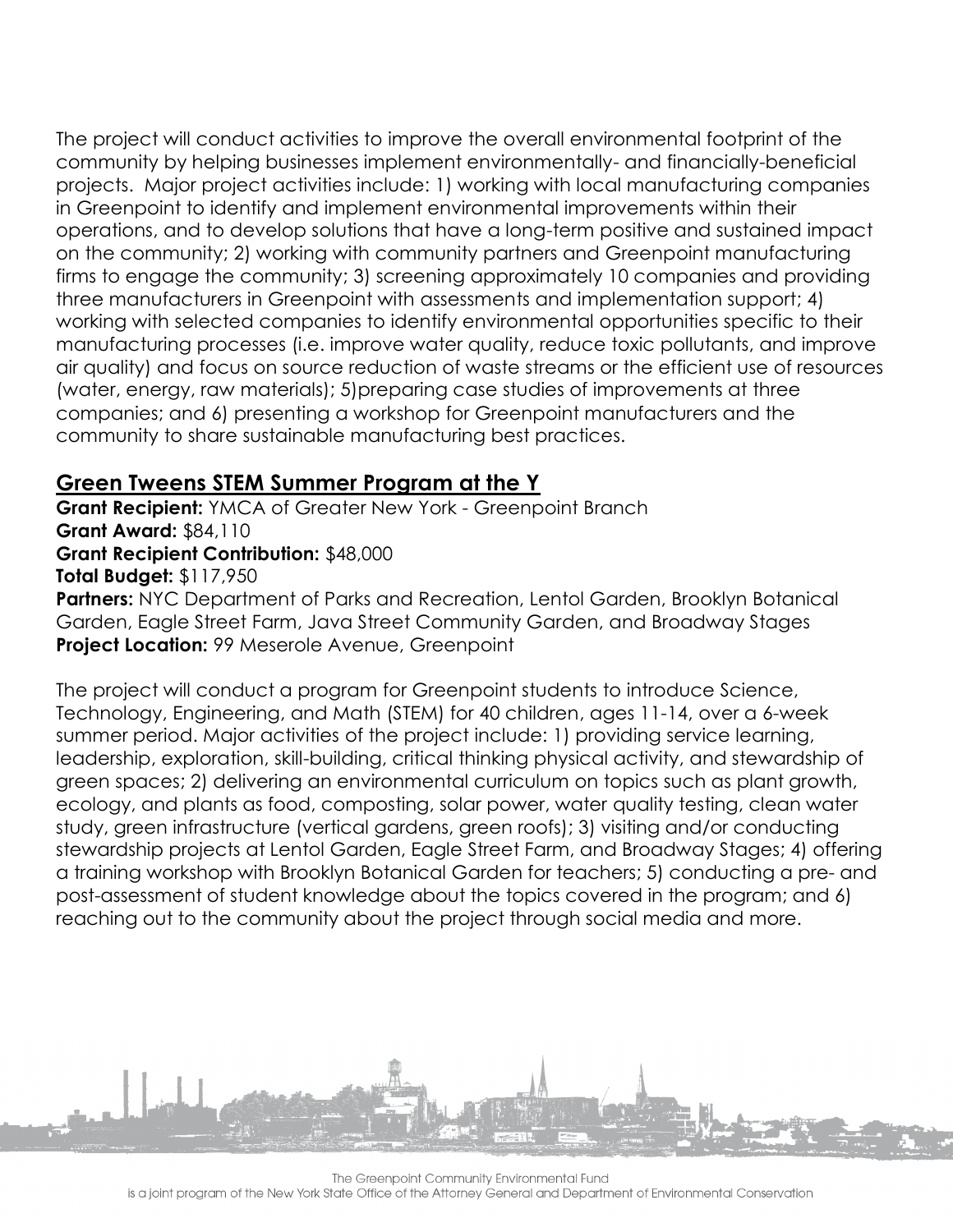# **Greenpoint Lead in Garden Soil Outreach Project**

**Grant Recipient:** Neighbors Allied for Good Growth **Grant Award:** \$35,737 **Grant Recipient Contribution:** \$6,345 **Total Budget:** \$42,082 **Partners:** Brooklyn College - Environmental Science Analytical Center, National Wildlife Federation - Eco-schools, Java Street Community Garden, Greenpoint Reformed Church, Newtown Creek Alliance, and Polish & Slavic Center **Project Location:** Greenpoint

The project will conduct a public outreach and education program for home and community gardeners and students in Greenpoint focused on good gardening practices to reduce lead exposure. Major activities include: 1) developing and delivering an education campaign and materials, including an instructional brochure, postcards, and social media, on the topic that will be tailored to Greenpoint residents and evaluated for impact; 2) in concert with community partners, delivering 5 workshops about lead in soils and what can be done to address it to Greenpoint residents, including those that are Polish and Spanish-speaking; and 3) developing a lesson plan and teacher training regarding reducing lead in soils for Greenpoint elementary schools.

# **Greenpoint Bioremediation Project**

**Grant Recipient:** Newtown Creek Alliance **Grant Award:** \$82,962 **Grant Recipient Contribution:** \$100,700 **Total Budget:** \$183,662

**Partners:** Brooklyn College - Environmental Sciences Analytical Center, Brooklyn College - Microbiology Lab, New York City Urban Soils Institute, New York City Soil & Water Conservation District, Java Street Community Garden, 61 Franklin Street Community Garden, and North Brooklyn Boat Club

**Project Location:** Java Street Community Garden, 61 Franklin Street Community Garden, North Brooklyn Boat Club, Newtown Creek Wastewater Treatment Plant, and Brooklyn Public Library – Greenpoint Branch, Greenpoint

The project will increase public knowledge and local practice of techniques for using biological methods, including mycoremediation and compost tea, to affect pollutant contamination levels in residential soils Major activities of the project include: 1) delivering 3 full-day, hands-on workshops about understanding urban soils, harnessing beneficial microorganisms with compost tea, and using fungi for mycoremediation for 75 residents at Greenpoint community gardens and the North Brooklyn Boat Club, and producing corresponding citizen guides in the form of fold-out posters for general community

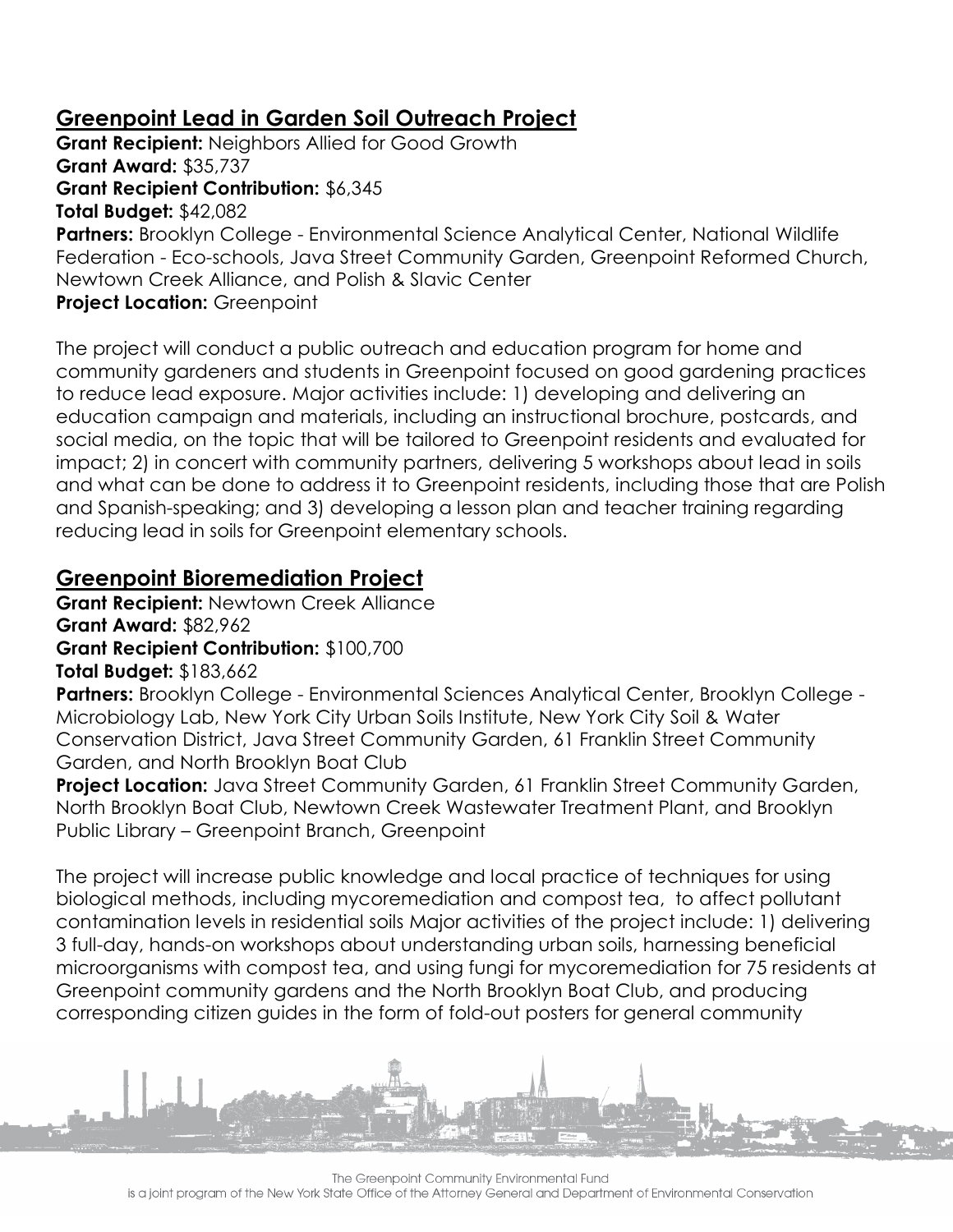education; 2) creating a bookshelf of literature about soil ecology at the New York Public Library – Greenpoint Branch; 3) installing a compost tea brewer at Java Street Garden as a garden enhancement and education tool; and 4) developing and delivering a website to share all project materials – including a video of workshops, bioremediation resources, and instructional materials – with the wider Greenpoint community to build environmental stewardship and empower residents to directly improve the health of the soils at their homes and the neighborhood.

### **Reduce Reuse Recycle Greenpoint! (Restaurants)**

**Grant Recipient:** Neighbors Allied for Good Growth **Grant Award:** \$31,736 **Grant Recipient Contribution:** \$3,640 **Total Budget:** \$35,376 **Partners:** Common Ground Compost, Brooklyn Allied Bars and Restaurants, and the Greenpoint Chamber of Commerce **Project Location:** Greenpoint

The project will conduct a waste reduction campaign targeting Greenpoint restaurants to help divert waste from landfills. Major activities involve a three-tiered approach: 1) identifying and distributing sustainability best waste reduction practices to 15 Greenpoint restaurants; 2) selecting 6 restaurants to receive waste audits and hands-on intensive sustainability coaching from a professional restaurant sustainability consultant; and 3) based on the results of the audit, choosing 2 of the restaurants to take part in a pilot sustainability project focused on waste reduction

# **Greenpoint Parks Community Stewardship Program**

**Grant Recipient:** Open Space Alliance for North Brooklyn **Grant Award:** \$99,000 **Grant Recipient Contribution:** \$34,000 **Total Budget:** \$133,000 **Partners:** McGolrick Park Neighborhood Alliance **Project Location:** McGolrick Park, Transmitter Park, Newtown Barge Park, and Greenpoint and American Playgrounds, Greenpoint

The project will support a "Community Stewardship Program Manager to manage a program to promote the stewardship of Greenpoint Parks. Major project activities include: 1) developing volunteers and managing volunteer events in the spring through the fall of 2016 in neighborhood parks. Events will include planting new native trees and shrubs, and park cleanups; 2) developing and delivering a weekly educational program for local youth, schools, and community groups on natural resources of the parks and how to care

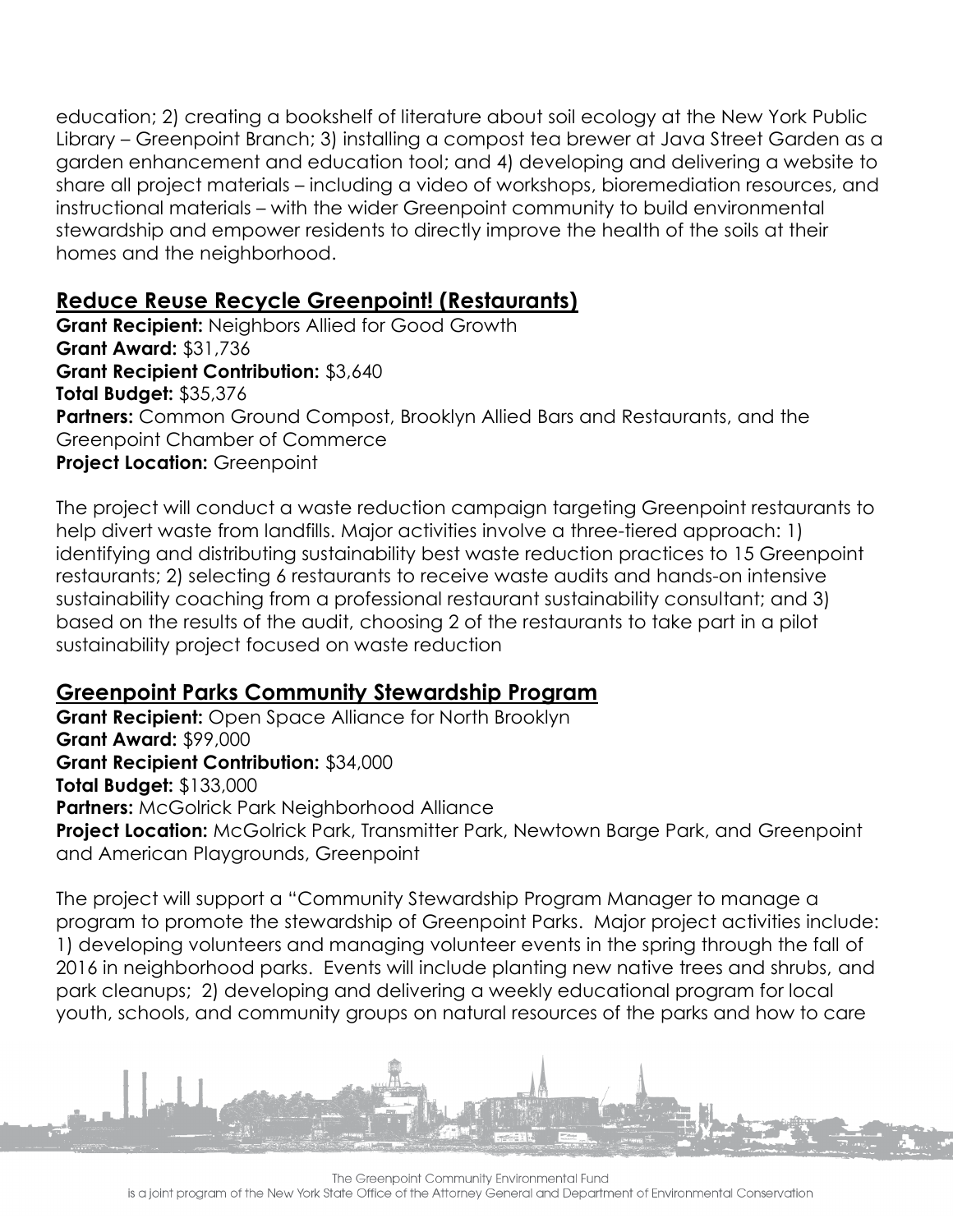for them; 3) working to develop self-sustaining "Friends of Parks" groups, and to identify community leaders who can ensure community stewards have an open and visible presence in their parks; 4) publicizing events, and staying in close contact with community members who attend volunteer and education programs to keep them engaged in what is going on in the park, to gather their feedback about park needs, and to maintain community interest and ownership of the parks; and 5) evaluating and adapting the program based upon park and community needs identified during program delivery.

## **Improving Sustainable Practices at Java Street Garden - Phase 2**

**Grant Recipient:** Open Space Alliance for North Brooklyn **Grant Award:** \$30,220 **Grant Recipient Contribution:** \$0 **Total Budget:** \$30,220 Partners: GreenThumb NYC, Build It Green NYC, Brooklyn Botanical Garden Greenbridge Alliance, MillionTrees NYC, New Yorkers for Parks, Neighbors Allied for Good Growth, Citizens Committee for New York City, and Solar Energy Systems

**Project Location:** 59 Java Street, Greenpoint

The project will expand the period and type of sustainable gardening activities throughout the year. Major activities include: 1) creating a winter greenhouse; 2) improving existing pollinator, woodland, rainwater, and other garden beds within the larger garden; 3) improving compost management; 4) labeling plants in beds with information about pollinators, birds, noxious weeds, and sustainable garden practices; 5) improving composting and garden waste management; and 6) providing environmental stewardship and gardening education for garden visitors and members.

#### **Newtown Creek SAMPLES: Studying Water Quality for Public Learning and Ecological Services**

**Grant Recipient:** Newtown Creek Alliance **Grant Award:** \$35,000 **Grant Recipient Contribution:** \$31,936 **Total Budget:** \$66,936 **Partners:** LaGuardia Community College and North Brooklyn Boat Club **Project Location:** Portions of Newtown Creek and the East River in Greenpoint

The project will deliver an intensive half-year period of collecting and analyzing water quality samples from locations surrounding Greenpoint, primarily in Newtown Creek. Major activities of the project include: 1) measuring water quality parameters including: Enterococcus (a sewage indicating bacteria), nitrates, phosphates, dissolved oxygen, salinity, and temperature; and 2) using a hands-on monitoring program and data from the

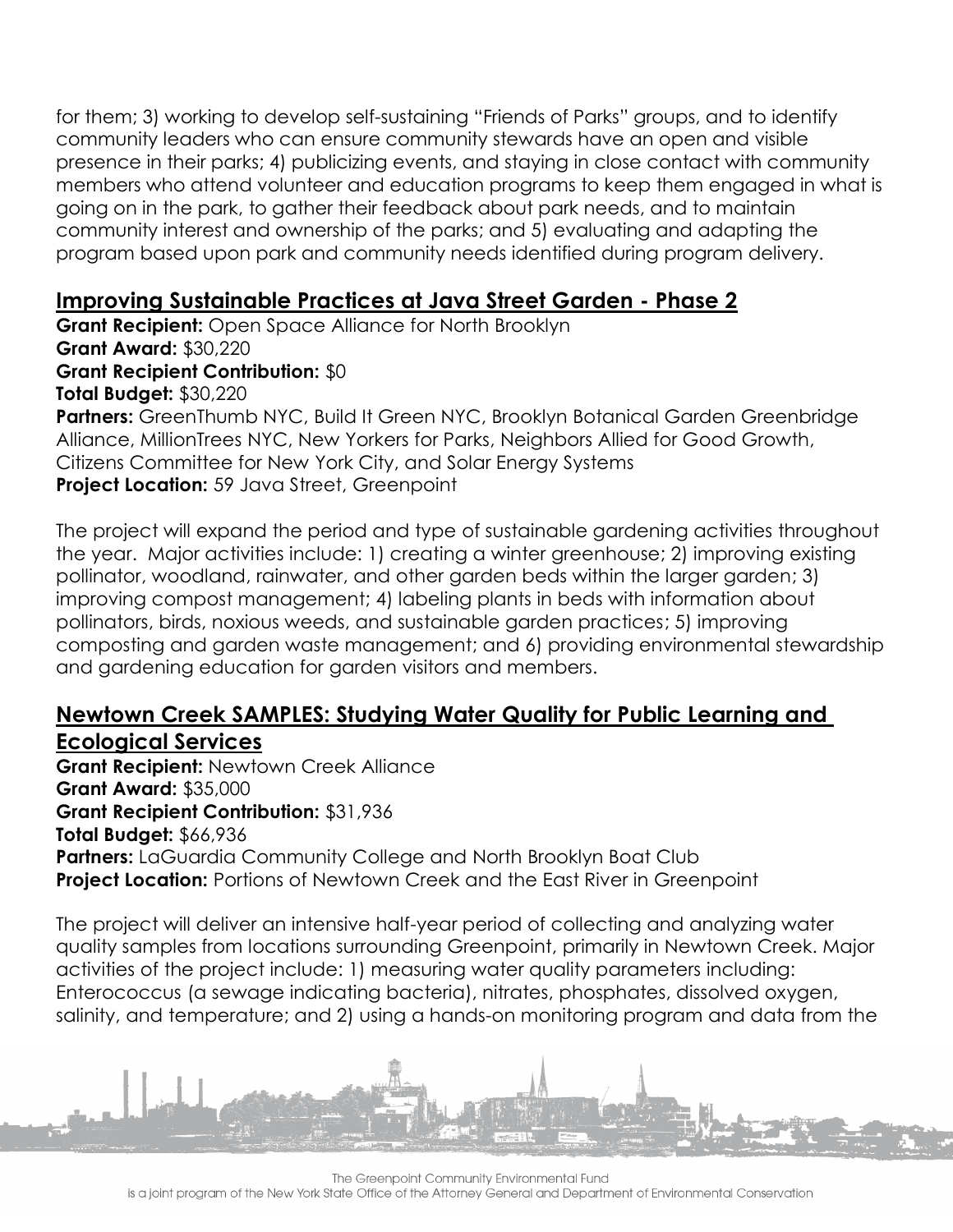monitoring to engage the local community, and educate about local geographic and environmental conditions, the effect of human activities on waterways, city infrastructure, and the combined impact of these factors on local water quality.

# **Go Green Activity Hub**

**Grant Recipient:** Town Square Inc. **Grant Award:** \$58,450 **Grant Recipient Contribution:** \$101,500 **Total Budget:** \$159,950

**Partners:** Deputy Brooklyn Borough President Diana Reyna, New York City Council member Stephen Levin, Open Space Alliance for North Brooklyn, North Brooklyn Boat Club, Neighbors Allied for Good Growth, Brooklyn Public Library - Greenpoint Branch, Transition North Brooklyn, Greenway Initiative, National Wildlife Federation - Eco-schools project, and VICE Media

#### **Project Location:** Greenpoint

The project will expand the reach of the popular Go Green! Greenpoint annual festival held in McCarren Park to offer an online hub to organize, centralize, and present local environmental issues, events, and opportunities for the community. Major project activities include: 1) analyzing and delivering the latest digital community-building strategies to galvanize engagement in environmental events and stewardship; 2) conducting in-person meetings to reinforce relationships between the Greenpoint-based community and environmental groups and residents, resulting in a larger and more active community for environmental organizations and projects across Greenpoint; and 3) measuring all activities through pre- and post-surveys to help determine the impact on behavior change.

# **Dupont Street Senior HDFC Garden Renovation**

**Grant Recipient:** Dupont Street Senior HDFC **Grant Award:** \$5,000 **Grant Recipient Contribution:** \$450 **Total Budget:** \$5,450 Partners: Garden Guardian at the Urban Oasis in McGolrick Park, Java Street Community Garden, and Newtown Creek Alliance **Project Location:** 80 Dupont Street, Greenpoint

The project will deliver environmental garden improvements at a public senior housing facility in Greenpoint, including planting of native species to support pollinators and local bird species.



The Greenpoint Community Environmental Fund is a joint program of the New York State Office of the Attorney General and Department of Environmental Conservation